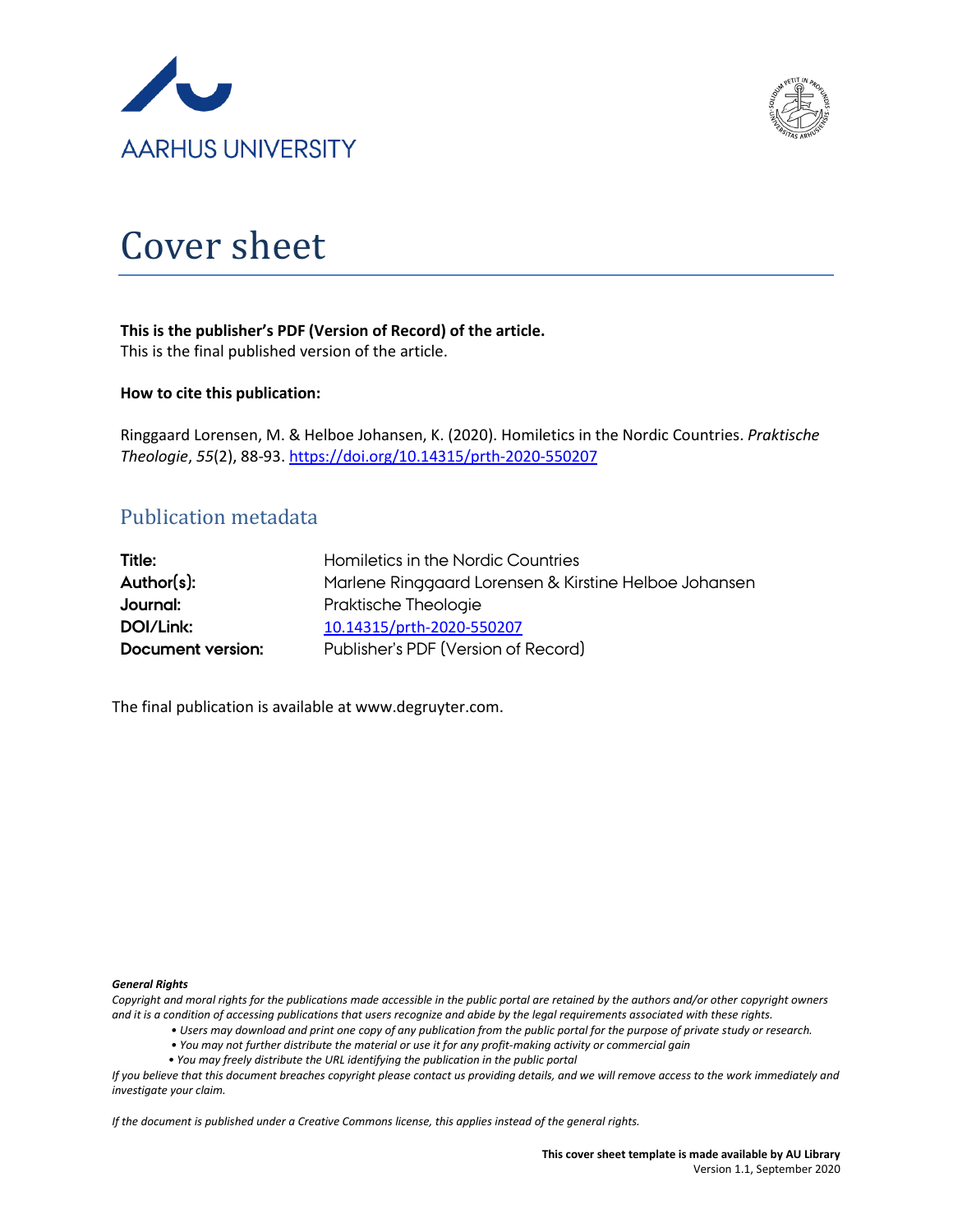# **Homiletics in the Nordic Countries**

**Marlene Ringgaard Lorensen / Kirstine Helboe Johansen**

*Überblick*

*Die skandinavische Homiletik, traditionell nach Deutschland orientiert, rezipiert inzwischen ebenso die nordamerikanische Forschung. Der Artikel skizziert die vielstimmige Aufnahme theologischer und zahlreicher sozialwissenschaftlicher Theorien sowie die wachsende empirische Predigtforschung, etwa zur Rolle der Hörenden, zu Gender und anderen kulturellen Prägungen. Institutionell profitiert die Predigtarbeit von diversen Fortbildungsprogrammen zwischen Universität und Predigerseminaren.* 

## **1. Introduction**

The field of homiletics has played a central role in the northern European countries since the Reformation. In recent years, the study and development of homiletics has however gained an even stronger role and increased interest among a broader group of theologians. This growing interest is likely linked to several factors such as inspiration from American *New Homiletics* and *Other-wise homiletics*, the ›empirical turn‹, development of homiletical further education in the form of homiletical master programs, and preaching preparation and feedback as a collaborative practice among colleagues as well as with lay people.

The study of homiletics takes place as both a sub-discipline of practical theology at the universities as well as a part of pastoral theology taught at the ecclesiastical institutions of further education. In addition to exchanging homiletical studies within a Northern European context<sup>1</sup>, Northern homileticians have traditionally oriented themselves towards German theology. However, toward the end of the 20<sup>th</sup> century the inspiration has primarily come from the United States.

# **2. Systematic theological and historical approaches to homiletics**

Homiletics in the Nordic Countries is not only diverse with respect to different fields of reflection – both academic and pastoral – but also with respect to a very broad reign of inspirations drawing on several neighbouring disciplines as well as both Anglo-American and German academic traditions.

Associate Professor in Homiletics at the Faculty of Theology in Oslo, *Sivert Angel* works primarily on sermons from the perspective of a church historian. In his work, sermons are not only studied as theological genre, but also as source for changes and shifts in the mentality of late middle ages and early reformation.<sup>2</sup> In addition, Finnish professor

<sup>1</sup> Some of the most influential historic Nordic representatives of homiletics are: Danish Søren Kierkegaard with his critique of preaching as well as his analyses and demonstrations of the intricate relationship between the communication and content of preaching, vgl. *Dorothea Glöckner* (Hg.): Predigen mit Kierkegaard, Göttingen 2012; *Yngve Brilioth*: Predikans historia [Die Geschichte der Predigt], Lund 1945; *Gustaf Wingren*: Predika: en principiell studie, Lund 1949.

<sup>2</sup> Vgl. *Sivert Angel*: The Confessionalist Homiletics of Lucas Osiander (1534-1604). A Study of a South-German Lutheran Preacher in the Age of Confessionalization, Tübingen 2014.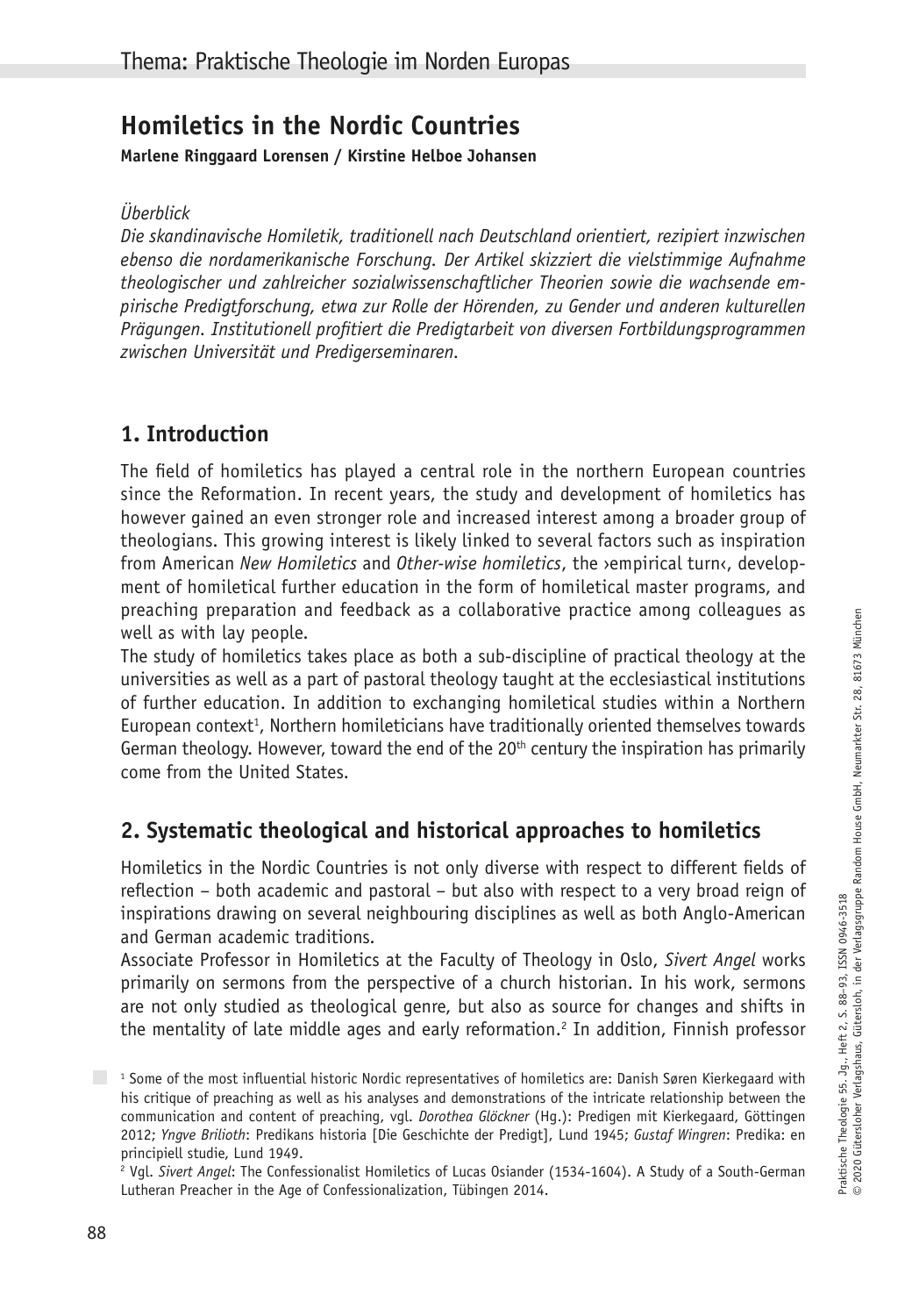in practical theology at Åbo Akademi, *Bernice Sundqvist* takes her inspiration from the reformation and explores sermons from a Lutheran dogmatic perspective with a particular focus on sacramentality. Sundqvist emphasizes that the sermon does more than speak about forgiveness or point to the world of God. The sermon is an act of forgiveness, a carrier of God's world.<sup>3</sup>

Danish Professor Emeritus in Dogmatics, *Bent Flemming Nielsen* also engages with homiletics in a Lutheran context, in his case inspired by the Reformed theologian Karl Barth. However, Nielsen combines his dogmatic outset with an interest in the relationship between rituals and communication in contemporary liturgy.4 Thus, Nielsen seeks to uphold an understanding of preaching as »the Word of God«, while taking theories of ritual and communication into perspective as means to understanding the sermon as oral culture as well as part of the performance of a ritual. Sermon **Oral rituality** 

as oral genre is also addressed by Danish homiletician *Sanne Thøisen*, in her doctoral dissertation.5 Thøisen analyzes the notions of orality, rhetoric, and imagination in the works of selected proponents of North American New Homiletics. In particular, she explores the potential of Ong's authorship in order to describe the oral genre of preaching. Danish practical theologian, *Kirstine Helboe Johansen* continues the engagement in the particularities of a Lutheran context. Nevertheless, drawing heavily on ritual theories as well as cognitive theories of religion, Johansen's interest is predominantly worship as ritual and thereby, the sermon as part of a ritual performance.<sup>6</sup> Recently, the focus on the liturgical embedding as the sine qua non for understanding preaching has gained renewed interest driven by inspiration from professor in Practical Theology, Leipzig Universität, *Alexander Deeq* who describes worship as a >WortKult< in which the tension between word and ritual is seen in light of the different modes of interaction in respectively a ›Sinnkultur‹ and ›Präsenzkultur‹7 . As a way to respect yet navigate in these tensions Deeg has (in collaboration with Martin Nicol) developed a ›Dramaturgische Homiletik‹ with the intention of staging theological interruptions and biblical texts in liturgical contexts.<sup>8</sup>

<sup>3</sup> Vgl. *Bernice Sundkvist*: Det sakramentala draget i Luthers förkunnelse [Der sakramentale Atem in der Predigt Luthers], Åbo 2001; *ders.*: Evangelium och existens [Evangelium und Existenz], n.p. 2003. Sundkvist has also contributed to empirical research following the interest in the listener-perspective: *ders.*: En predikan – nio berättelser: en studie i predikoreception [Eine Predigt – neun Geschichten: eine Studie über Predigtrezeption], Åbo 2003.

<sup>4</sup> Vgl. *Bent Flemming Nielsen*: Genopførelser. Ritual, kommunikation og kirke, [Reaktualisierungen. Ritual, Kommunkation und Kirche] København 2004.

<sup>5</sup> Vgl. *Sanne Thøisen*: Dialog undervejs: mundtlighed, retorik og imagination i nyere amerikansk homiletic [Dialog unterwegs. Mündlichkei, Rhetorik und Imagination in der jüngeren amerik. Homiletik], Århus 2005.

<sup>6</sup> Vgl. *Kirstine Helboe Johansen*: Den nødvendige balance: En ritualteoretisk og praktisk teologisk analyse af højmessen mellem magi og symbol [Das notwendige Gleichgewicht: eine ritualtheoretische und praktisch-theologische Analyse des Sonntagsgottesdienstes in der Kirche von Dänemark zwischen Magie und Symbol], Aarhus 2009. <sup>7</sup> *Alexander Deeg*: Das äußere Wort und seine liturgische Gestalt: Überlegungen zu einer evangelischen Fundamentalliturgik, Göttingen 2011.

<sup>8</sup> For convergences and dialogue between Deeg and the Danish theologian, Bent Flemming Nielsen see: *Alexander Deeg*: Fundierendes und Fundamentales im Wechselspiel von Theologie und Liturgie, in: *ders./Erich Garhammer/Benedikt Kranemann/Michael Meyer-Blanc*k (Hg.): Gottesdienst und Predigt - evangelisch und katholisch, Neukirchen-Vluyn/Würzburg 2014, 99-138.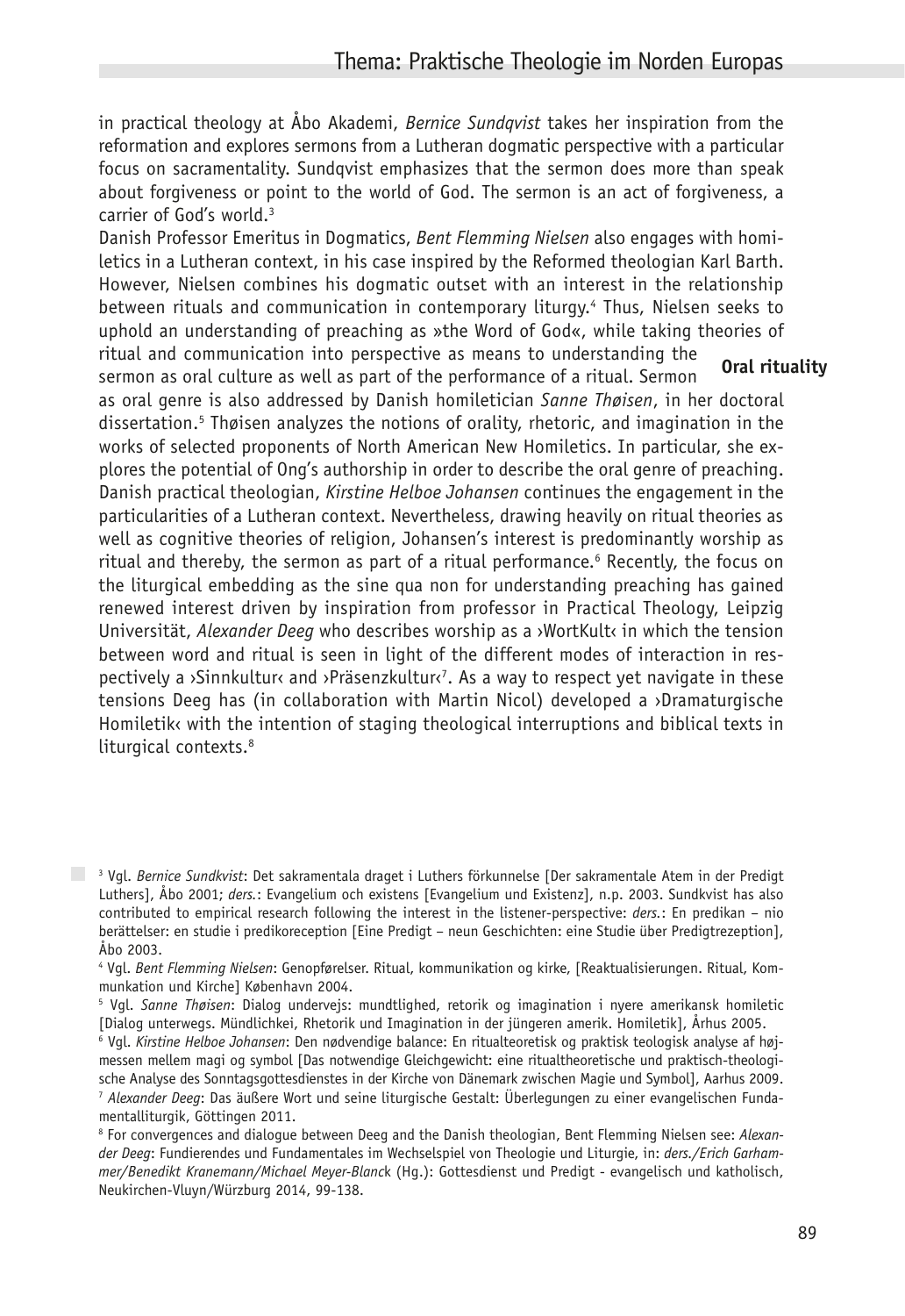## **3. Combining Nordic, German and North American traditions**

Though the German theological tradition both within dogmatics and homiletics plays a central role in the Nordic Homiletic tradition, a main characteristic of the Nordic context may be seen as the eagerness to combine Anglo-American and German traditions. The work of the Swedish homiletician *Carina Sundberg* manifests the constructive convergences and dynamic differences emerging when combining Scandinavian, German, and American homiletical traditions.<sup>9</sup>

The work of associate Professor in Practical Theology, Copenhagen, *Marlene Ringgaard Lorensen* is another example of international dialogue and collaboration. Inspired

by the Russian communication theorist Mikhail Bakhtin, Lorensen describes preaching as a polyphonic dialogue and listeners as co-authors of preaching.10 In continuation of Søren Kierkegaard, Lorensen emphasizes the radical otherness of God as well as the importance of the mutual otherness of human beings. Lorensen's focus on human otherness and polyphonic dialogue has inspired others and led herself towards empirical research.<sup>11</sup> **Polyphonic otherness**

## **4. Empirical Turn: From incorporating to conducting empirical research**

The empirical turn within the discipline of homiletics in a Northern European context consisted originally in the study of sociologists' and anthropologists' empirical work.12 Since the turn of the millennium, Northern European theologians have however started to conduct their own empirical studies of religious practices including preaching.13 First, an interest in the listeners has dominated. Lately, sermons as theological and religious interpretations of societal events have attracted research interest.

#### *Listeners as co-authors and addressees*

In her doctoral dissertation, Danish homiletician and now bishop, *Marianne Gaarden*, conducted a study of how listeners interact with preaching in the Evangelical Lutheran Church in Denmark.<sup>14</sup> The empirical study was interpreted in a description of listening to a sermon as a polyphony of voices, which is not limited to the liturgical room or the sermon, but is activated by it. The third room created is neither controlled nor occupied by the listener or the preacher. It is a room in which both engage.15 In continuation of Gaarden's empirical study, scholars at MF Norwegian School of Theology have conducted

<sup>9</sup> Vgl. *Carina Sundberg*: Här är rymlig plats: Predikoteologier i en komplex verklighet [Hier ist viel Raum: Theologien der Predigens in einer komplexen Realität], Karlstad University 2008.

<sup>10</sup> *Marlene Ringgaard Lorensen*: Dialogical Preaching. Bakhtin, Otherness and Homiletics. Göttingen 2013.

<sup>11</sup> *Dies.*: Preaching as Repetition – in Times of Transition, in: International Journal of Homiletics. 1 (2016,1), 34-51; *dies./Gitte Buch-Hansen*: Listening to the Voices: Refugees as Co-authors of Practical Theology in: Practical Theology 11/1 (2018), 29-41.

<sup>&</sup>lt;sup>12</sup> See for instance Nielsen 2004.

<sup>13</sup> Vgl. *Jonas Ideström/Tone Stangeland Kaufman* (Hg.): What Really Matters: Scandinavian Perspectives on Ecclesiology and Ethnography, n.p. 2018.

<sup>14</sup> *Marianne Gaarden*: The Third Room of Preaching: The Sermon, the Listener, and the Creation of Meaning. Louisville 2017.

<sup>15</sup> Vgl. *dies./Marlene Lorensen*: Listeners as Authors in Preaching: Empirical and Theoretical Perspectives, in: Homiletic 38 (2013,1), 28-45.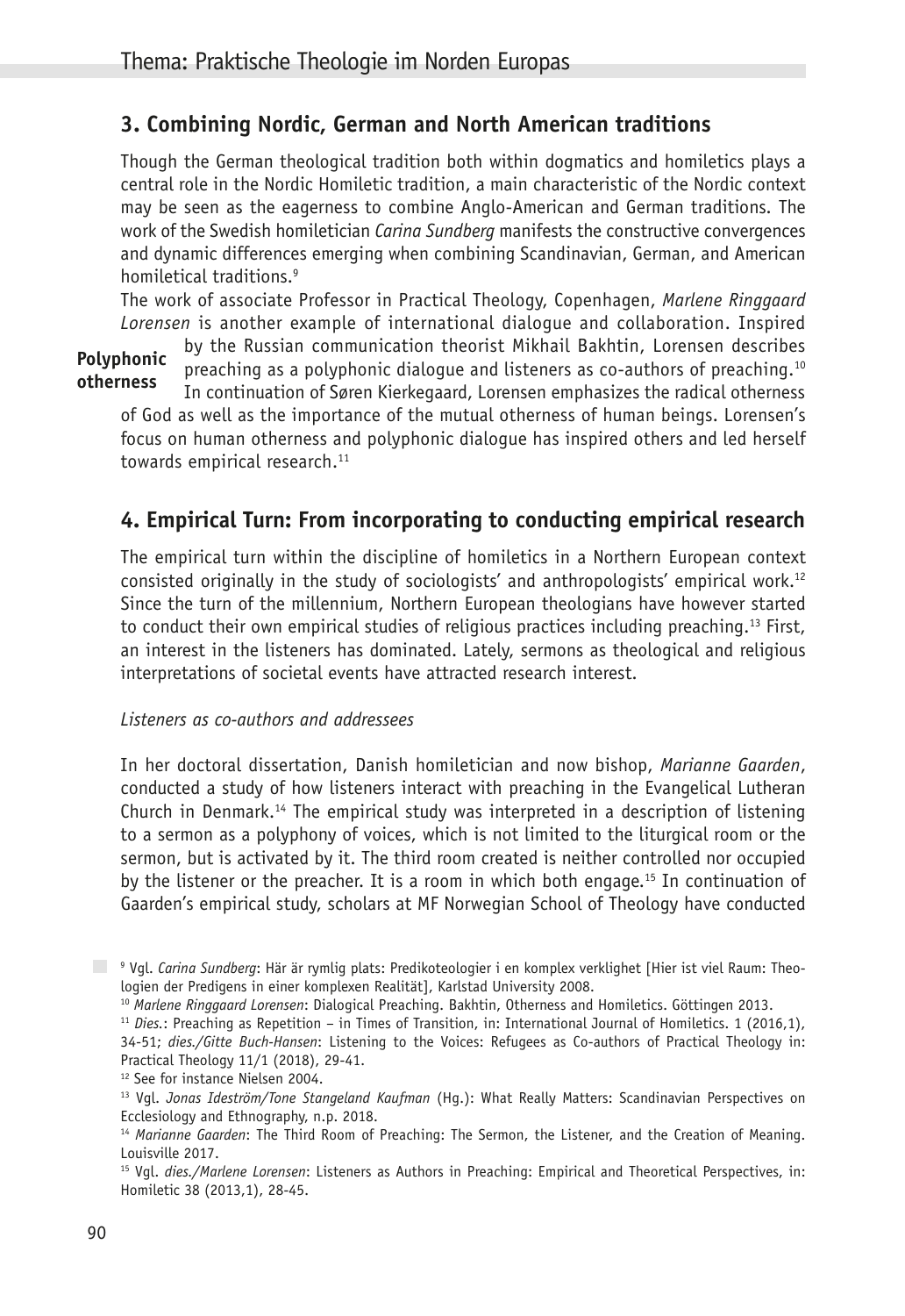empirical research of how preaching is enacted and experienced by people of different age groups. This study is called »Mer enn ord: Forkynnelse for store og små« (More than Words: Preaching to Young and Old).<sup>16</sup>

Also within a Swedish context, there is an interest in the role of the listener. In his doctoral dissertation, Swedish homilitician, *Jonny Karlsson* describes the role of the listener in contemporary homiletical research. Karlsson analyses a large number of sermons held by the Swedish theologian Gustaf Wingren in light of Bakhtinian dialogicity. His particular focus is different congregations as adressees and thereby, he contributes to dissolving the traditional dichotomy between production- and reception-oriented approaches to preaching.<sup>17</sup>

#### *Sermons as theological interpretations of societal events*

This interest in the theological production of sermons and the interpretations of theology, society and humans that arise from it has led to a different strand of empirical research. A number of Nordic homileticians participated in a European empirical homiletical project focused on how the refugee situation was handled in contemporary sermons in seven European countries. Toward the end of 2015, 65.3 million people were seeking refuge or were otherwise forcibly displaced globally. The crisis situation stirred public debate as well as church-based initiatives trying to deal with the situation. In order to understand the interaction between public discourse and local preaching, a group of homileticians collaborated on an empirical study of how the refugee crisis impacted preaching.<sup>18</sup> The interest in sermons as contemporary theological interpretations of religious as well as societal affairs also drives a recent and ambitious project on sermons based at Faculty of Theology, Aarhus University. *Sermon database 2011-2016* is a cooperative project that takes the study of sermon manuscripts to a new level by incorporating tools and methods from the field of digital humanities. With a focus on sermons as both interpretations of and bearing witness to contemporary culture and society, sermons are also an exciting research topic for neighbouring disciplines. The core research group consists of practical theologian *Kirstine Helboe Johansen*, scholar of religion *Uffe Schjødt*, digital humanities scholar *Kristoffer Laigaard Nielbo* and phd-student in the study of religion *Anne Agersnap*, all at Aarhus University. **Sermons as big data**

The database comprises 11955 sermons from the Evangelical Lutheran Church in Denmark. The sermons represents both male and female pastors, different ages, different regions and congregations of different size. The project is still building up, but so far initial analyses point to interesting results with respect to the construction of gender as well as to the representation of and interaction with different cultural domains such as literature and politics. Even in its early phase, *Sermon database 2011-2016* reveals new insights into the

 $16$  Vgl. https://www.mf.no/kom/forskning/foss-forkynnelse-sma-store (07.01.2020); https://www.academia. edu/34621826/Forkynnelse\_for\_Sm%C3%A5\_og\_Store\_i\_Folkekirkespagaten\_HVORDAN\_SKJER\_FORKYNNEL-SE\_SOM\_PRAKSIS\_I\_GUDSTJENESTER\_FOR\_SM%C3%85\_OG\_STORE (07.01.2020).

<sup>17</sup> Vgl. *Jonny Karlsson*: Predikans Samtal: en studie av lyssnarens roll i predikan hos Gustaf Wingren utifrån Michail Bachtins teori om dialogicitet [Das Predigtgespräch: Eine Untersuchung der Rolle des Hörers in Predigten von Gustaf Wingren im Lichte von Michail Bakhtins Theorie der Dialogizität], Skellefteå 2000.

<sup>18</sup> Vgl. *Marlene Ringgaard Lorensen/Tone Stangeland Kaufman et al.* (Hg.): Preaching in times of the European ›Refugee Crisis‹. Scandinavian perspectives, in: International Journal of Homiletics 2 (2017), 74-100.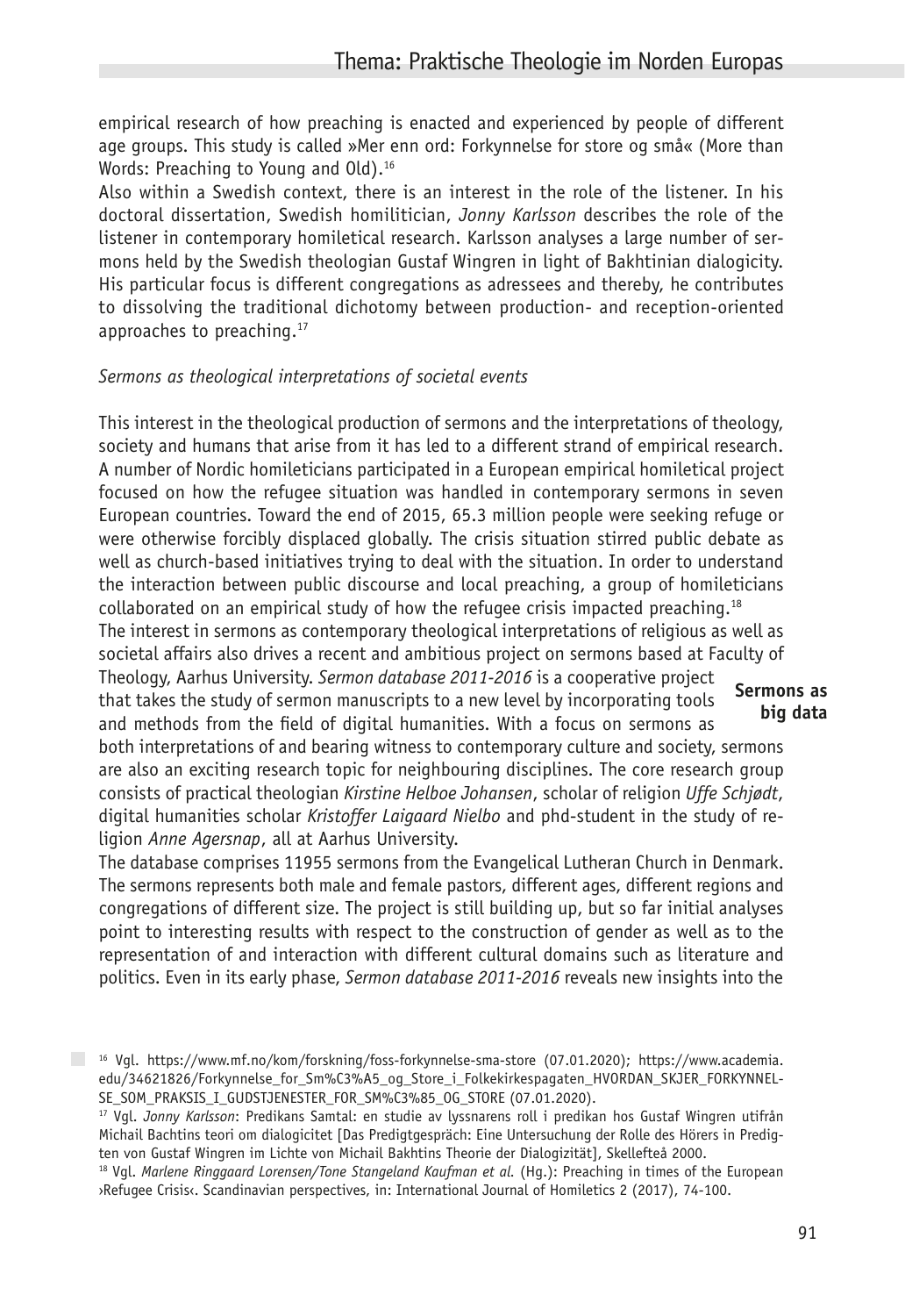ways in which sermons are also constructions of social worlds – supporting or challenging the social worlds of societal life.<sup>19</sup>

## **5. Homiletics as further education among pastors**

The scholarly engagement in homiletics fuels and is further enforced by a strong interest in homiletics in further education among pastors. This interest unfolds in numerous ways. Important are educational programs and homiletical networks.

Inspired by the *Doctor of Ministry in Preaching Program* at the *Lutheran School of Theology* in Chicago, the Swedish pastoral further education established in 1994 a program of homiletical education for pastors.<sup>20</sup> Since then a large number of Swedish pastors have taken this education and some of them have supplemented the studies in Sweden with homiletic studies in Chicago. In 2013, a master's programme of homiletics was established at the University of Copenhagen.<sup>21</sup> The large number of experienced pastors taking master's degrees in homiletics appear to have created a momentum which have influenced the study and development of homiletics locally in the dioceses. In Denmark, most dioceses have established homiletical networks in recent years, often led by a pastor with a master degree in homiletics. This seems also to entail increased interest in collaborative preaching preparation and feedback.<sup>22</sup>

Homiletical network collaboration in the churches in Norway has been analyzed and

**Homiletical networking**

described in an academic context by Rolv N. Jakobsen and Gunnfried L. Øierud in their book *Prekenbekrivelse (Sermon description)*. 23 In continuation of the empirical turn within homiletics, the focus of the method is on the performed and

heard sermon in practice rather than on the preparation of the sermon. However, use of the Norwegian model of sermon description has shown that the preachers' conversations about the heard sermon also tend to influence their sermon preparations.<sup>24</sup>

In addition to collegial peer preaching groups, a growing number of pastors have established sermon workshops with parishioners. These workshops consist of groups of 4-10 parishioners who meet with the preacher, typically on Tuesday for 1,5 hours in order to discuss the preaching text for the coming Sunday. The practice is quite popular both among parishioners and preachers. Some of the initiators of this practice in the Danish context

<sup>19</sup> *Kirstine Helboe Johansen/Anne Agersnap*: Forpligtelsen til at tale – om prædikener som kristendoms- og samfundsfortolkning i dag 1:2, o.O. 2017; *dies.*: Præsteforeningens Blad 107 (46), o.O. 2017, 1185-1188; *dies.*: Forpligtelsen til at tale – om prædikener som kristendoms- og samfundsfortolkning i dag 2:2, o.O. 2017; *dies.*: Præsteforeningens Blad 107 (46), 1210-1214.

20 Vgl. Kvalificerad Fortbildning Predikan.

 $21$  The Danish master programme in homiletics has involved American and German homileticians as guest lecturers. Some of the Danish masters of homiletics have continued their homiletical studies by taking the »David G. Buttrick Certificate Program in Homiletic Peer Coaching« at Vanderbilt University, Nashville, TN. For articles by Danish masters of Homiletics see: *Marianne Gaarden/Kirstine Helboe Johansen* (Hg.): Homiletik, in: Kritisk forum for praktisk Teologi 34 (2014), 137.

22 Vgl. *Marianne Gaarden/Marlene Ringgaard Lorensen*: Das Reflektierende Team: Im dritten Raum fürs Predigen lehren, in: *Peter Meyer/Kathrin Oxen* (Hg.): Predigen lehren. Methoden für die homiletische Aus- und Weiterbildung, Leipzig 2015, 269-275.

23 Vgl. *Rolv Nøtvik Jakobsen/ Gunnfried Ljones Øierud*: Prekenbekrivelse. Forstå – formidle – forbedre – forkynne [Predigtbeschreibung. Verstehen - kommunizieren - verbessern – verkündigen], Oslo 2009.

24 Vgl. *Jørgen Demant*: Homiletisk netværk – Prædikenbeskrivelse [Homiletisches Netzwerk - Predigtbeschreibung], in: *Marianne Gaarden/Kirstine Helboe Johansen* (Hg.): Homiletik. Kritisk forum for praktisk Teologi 34 (2014), 137.